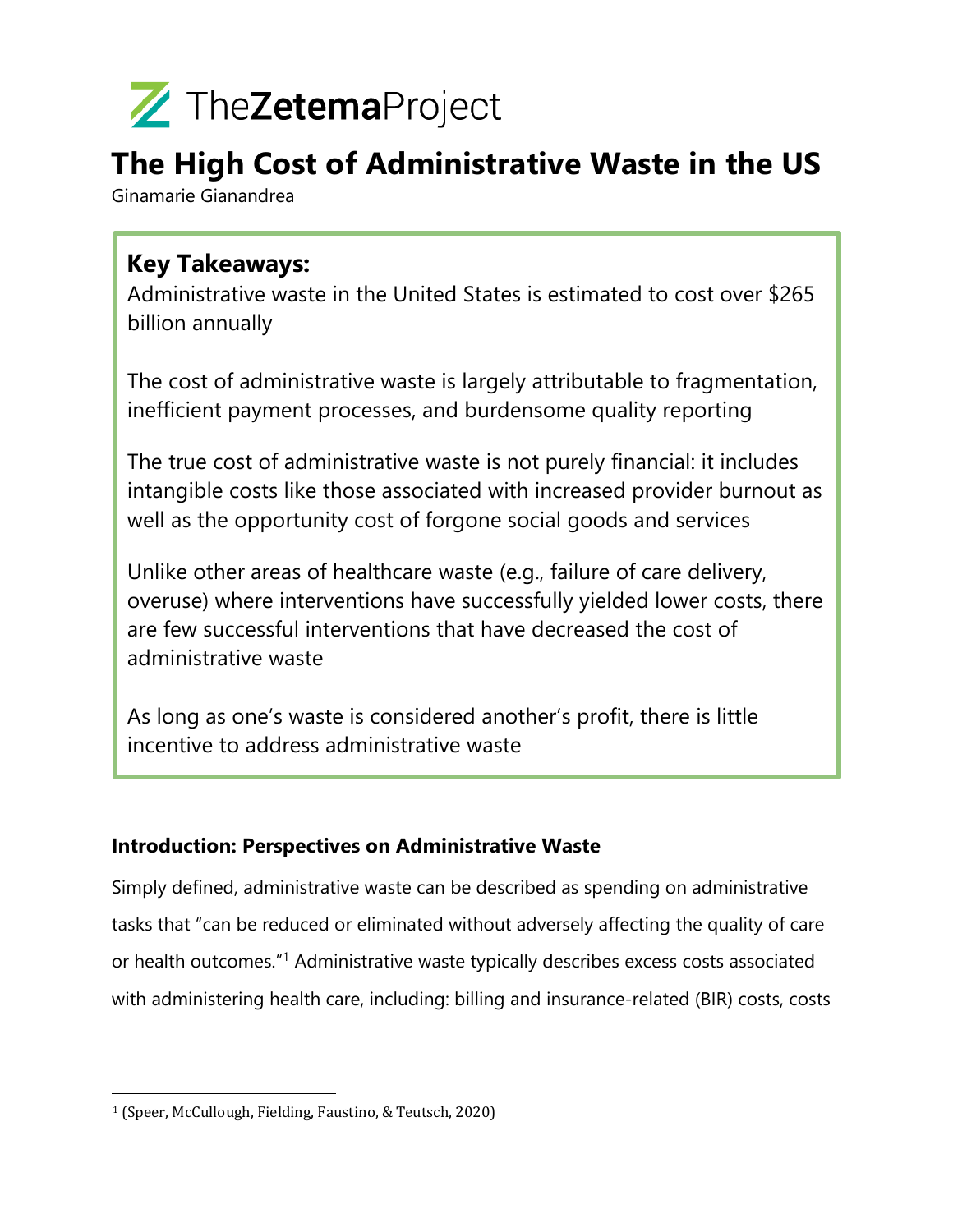associated with reporting on quality measures, $<sup>2</sup>$  and other administrative tasks such as</sup> sales, marketing, and credentialing.<sup>2,3</sup>

A review of the literature will demonstrate that there is little controversy around the costs administrative waste poses to the US healthcare system. One of six major categories of waste as defined by the Institute of Medicine (IOM) in 2010,<sup>4</sup> administrative waste is the largest proportion of healthcare dollars that can be considered waste. Indeed, Shrank et al estimate that not only is 25% of healthcare spending waste, approximately a third (\$265.6 billion) of that waste is attributable to administrative complexity.<sup>5</sup> Even more concerning, their review of the literature revealed no interventions that have produced significant savings in this category. This suggests that administrative complexity is the largest driver of waste in the healthcare system with the fewest proven solutions.

### *Billing and Insurance-Related Costs*

BIR costs, estimated at \$248 billion, are not only the largest component of administrative costs, but are larger than any other single category of waste.<sup>2</sup> BIR costs include "the costs of a provider verifying that a patient is eligible for services, prior authorization procedures on both the provider and payer side, submitting bills and appropriate documentation, addressing denied claims, and remitting payment" (Cutler, 2020).

Claims management is fraught with complexity, despite the increasingly automated nature of claims submission and processing. Providers often maintain multiple systems for the submission and management of claims because of differences in documentation

<sup>&</sup>lt;sup>2</sup> (Cutler, 2020)

<sup>&</sup>lt;sup>3</sup> (Effros, Bentley, Palar, & Keeler, 2008)

<sup>&</sup>lt;sup>4</sup> (Institute of Medicine, 2010)

<sup>&</sup>lt;sup>5</sup> (Shrank, Rogstad, & Parekh, 2019)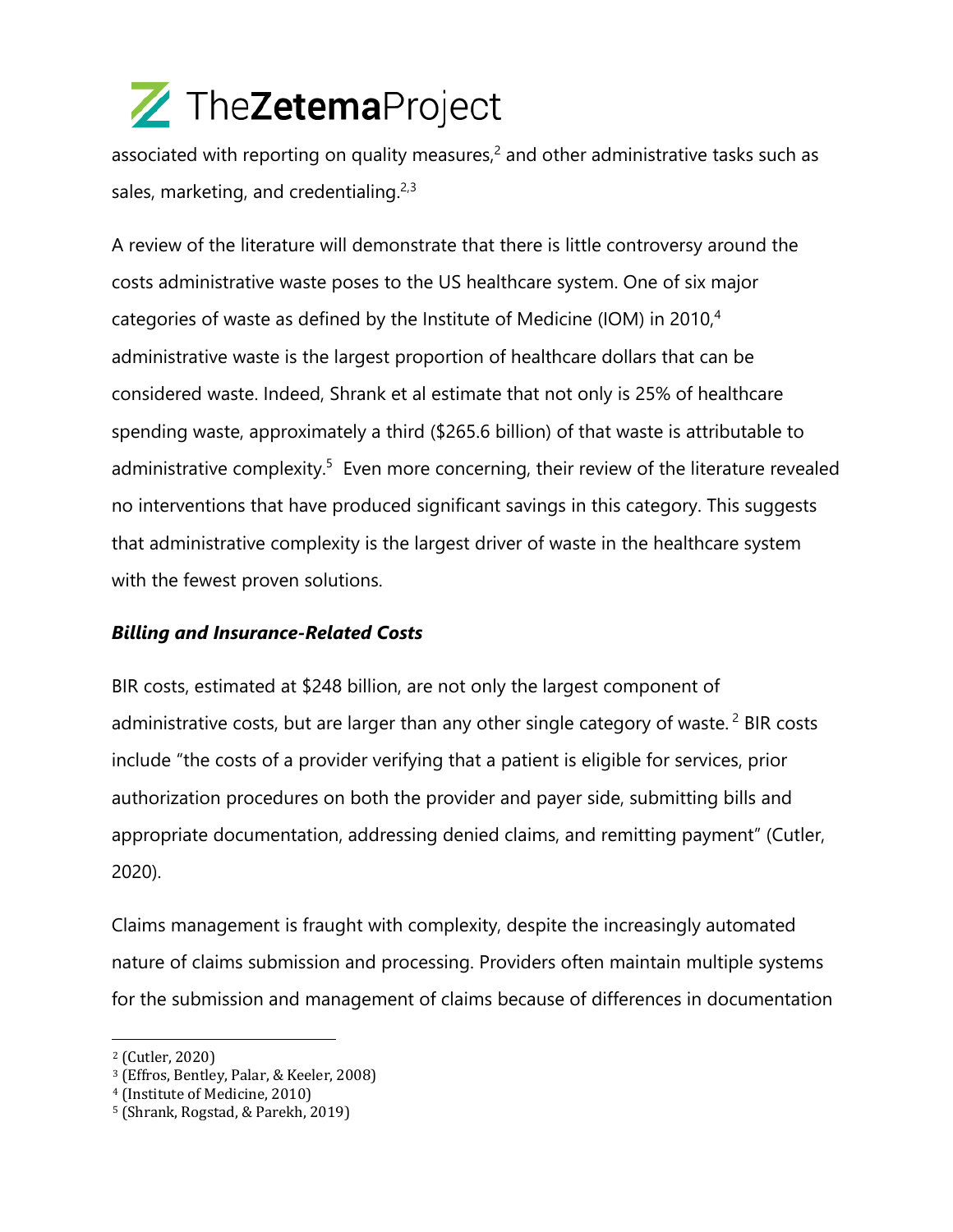and data requirements among payers. This results in higher costs related to what is otherwise an automated process.

Prior authorization is increasingly required by payers as a method to control medical costs but remains a largely manual process that requires increasing amounts of provider time and effort. Physician surveys suggest that prior authorization is not only very burdensome but has increased over time and is a contributor to provider burnout.<sup>4</sup>

### *Quality Reporting*

Shrank et al estimate \$17.6 billion is wasted on activities related to quality measurement. While certainly a worthwhile endeavor from a population- and system-health perspective (as well as critical to value-based payment strategies), Cutler provides three reasons why quality measurement is particularly burdensome and expensive:

- *Proliferation of metrics, many of which are low value*
	- o Imbalanced number of process-focused measures as opposed to health outcomes-focused measures
- *Lack of harmonization across payers and programs*
	- o Over 2,000 measures are in use across CMS programs, 1,300 are in use by state agencies, and >500 are in use across commercial health plans
	- o Even when measures are "aligned" across payers and programs, specifications used for data collection and reporting can differ – e.g., measuring HbA1c control at <7% or <8%, poor control at >9%
- *Inefficient data collection*
	- o Administrative claims are a typical data source of many measurement programs, which increases reporting burden and creates a lag in generating performance results
	- o Utilization of data captured in the electronic medical record (EMR) is not yet standard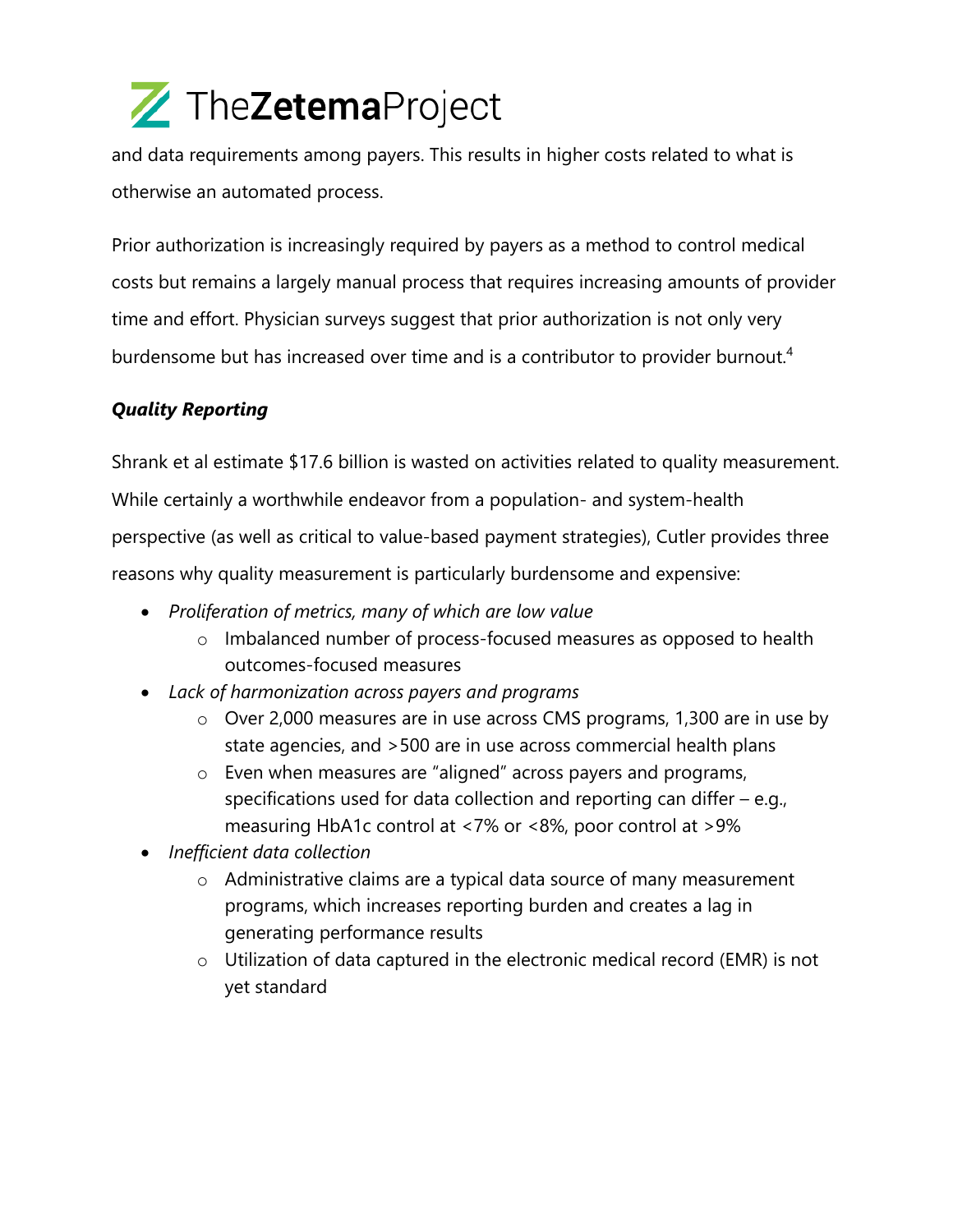A 2016 survey<sup>6</sup> of provider practices quantified the impact of quality measurement on administrative spend. Their findings indicate that an average of 15 hours of provider and staff time per week—over 780 hours per year—are spent on measurement, including tracking measures and measure specifications, developing data collection systems, and reporting. There doesn't seem to be a high return on investment of this time, either: Only 27% of physicians reported that measures were representative of care quality and only 28% used quality scores to improve performance. The estimated \$15.4 billion in annual costs to provider organizations aligns with findings elsewhere in the literature<sup>5</sup> and emphasize not only the severity of the financial impact performance measurement is having in this area, but the additional burden on provider practices.

### **True Cost of Administrative Waste**

The financial impact of administrative waste has been discussed at length, but there are both intangible costs and opportunity costs associated with administrative waste that should also be considered. There is cause for concern about the impact increased administrative complexity has on provider burnout and where the cost of administrative waste could be otherwise applied for greater social good.

#### *Intangible Costs*

Administrative burden is one of many factors contributing to physician burnout. A 2014 survey of over 1,700 physicians found that 24% of physicians' time was used on administrative tasks and suggested that increased administrative burden is linked to higher likelihood of physician dissatisfaction and burnout.<sup>7</sup> Physician burnout has been associated with poorer patient care, increased costs, and poorer health of physicians.<sup>8</sup>

 $6$  (Casalino, et al., 2016)

<sup>7 (</sup>Rao, et al., 2017)

<sup>&</sup>lt;sup>8</sup> (West, Dyrbyre, & Shanafelt, 2018)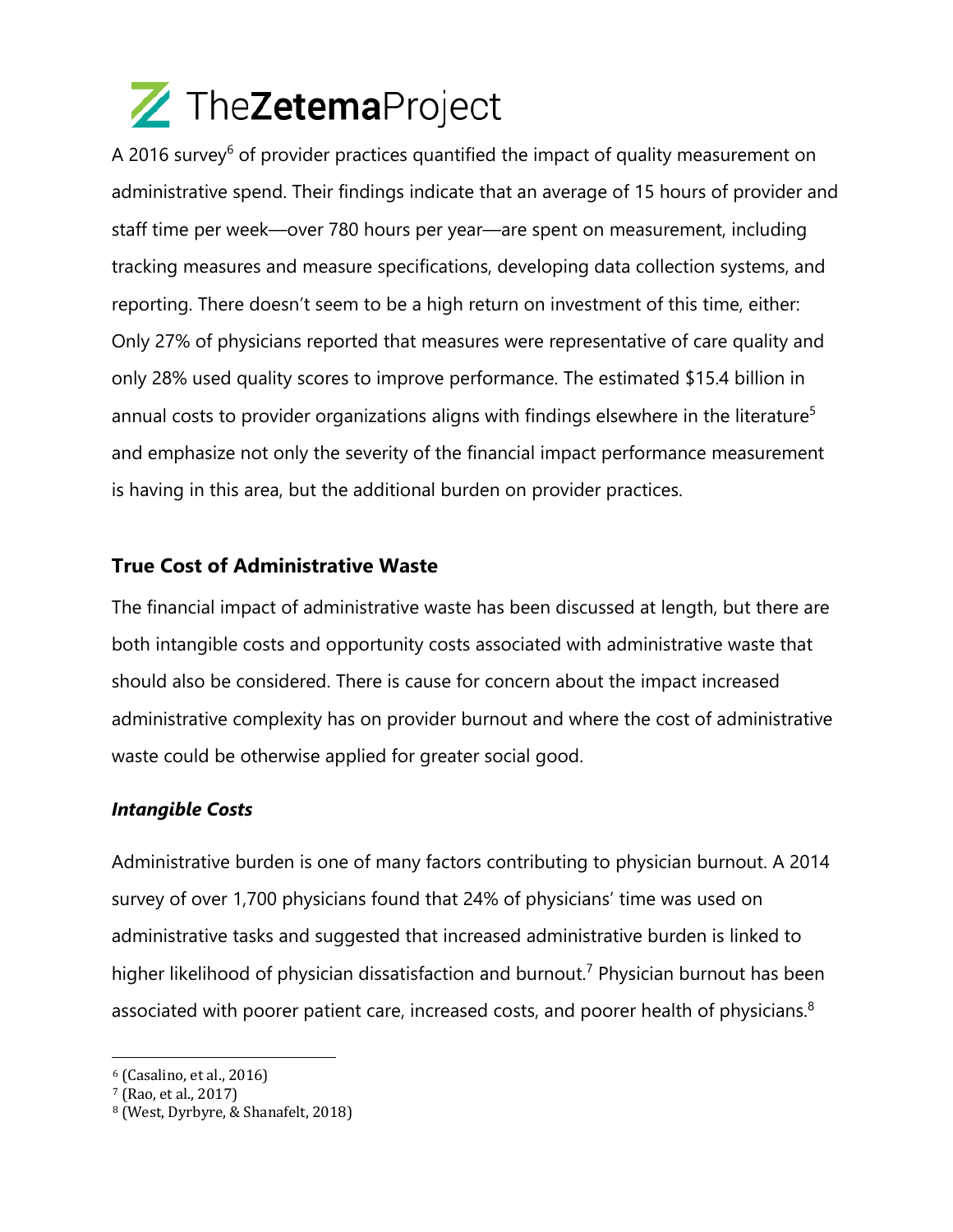Physicians surveyed cite prior authorization, clinical documentation, and medication reconciliation as the most burdensome administrative tasks $6$  – theese are also frequently cited in the literature as areas that contribute to high levels of administrative waste.<sup>2,3</sup>

### *Opportunity Costs*

We should be motivated to address excess costs associated with administrative waste. By definition, the \$256B dollars attributed to administrative waste are not currently providing value to health. These dollars could be allocated elsewhere in the healthcare system or in any number of social goods which positively impact health outcomes (e.g., education<sup>9,10</sup>, family  $\&$ children's services).<sup>11,12,13</sup> A non-exhaustive list of goods and services that could be funded with these savings is shown at right.3,14,15



Alternatively, \$256B is enough to allow ~\$2,000 to be returned to every American household.16

<sup>&</sup>lt;sup>9</sup> (Klebanoff Cohen & Syme, 2013)

<sup>&</sup>lt;sup>10</sup> (Picker, 2007)

<sup>&</sup>lt;sup>11</sup> (Carlson & Keith-Jennings, 2018)

<sup>&</sup>lt;sup>12</sup> (Keith-Jennings, Llobrera, & Dean, 2019)5

<sup>13 (</sup>Ruhm, 2000)

<sup>&</sup>lt;sup>14</sup> (US Department of Health and Human Services)

<sup>&</sup>lt;sup>15</sup> (National Institutes of Health (NIH))

<sup>&</sup>lt;sup>16</sup> (US Census Bureau, 2020)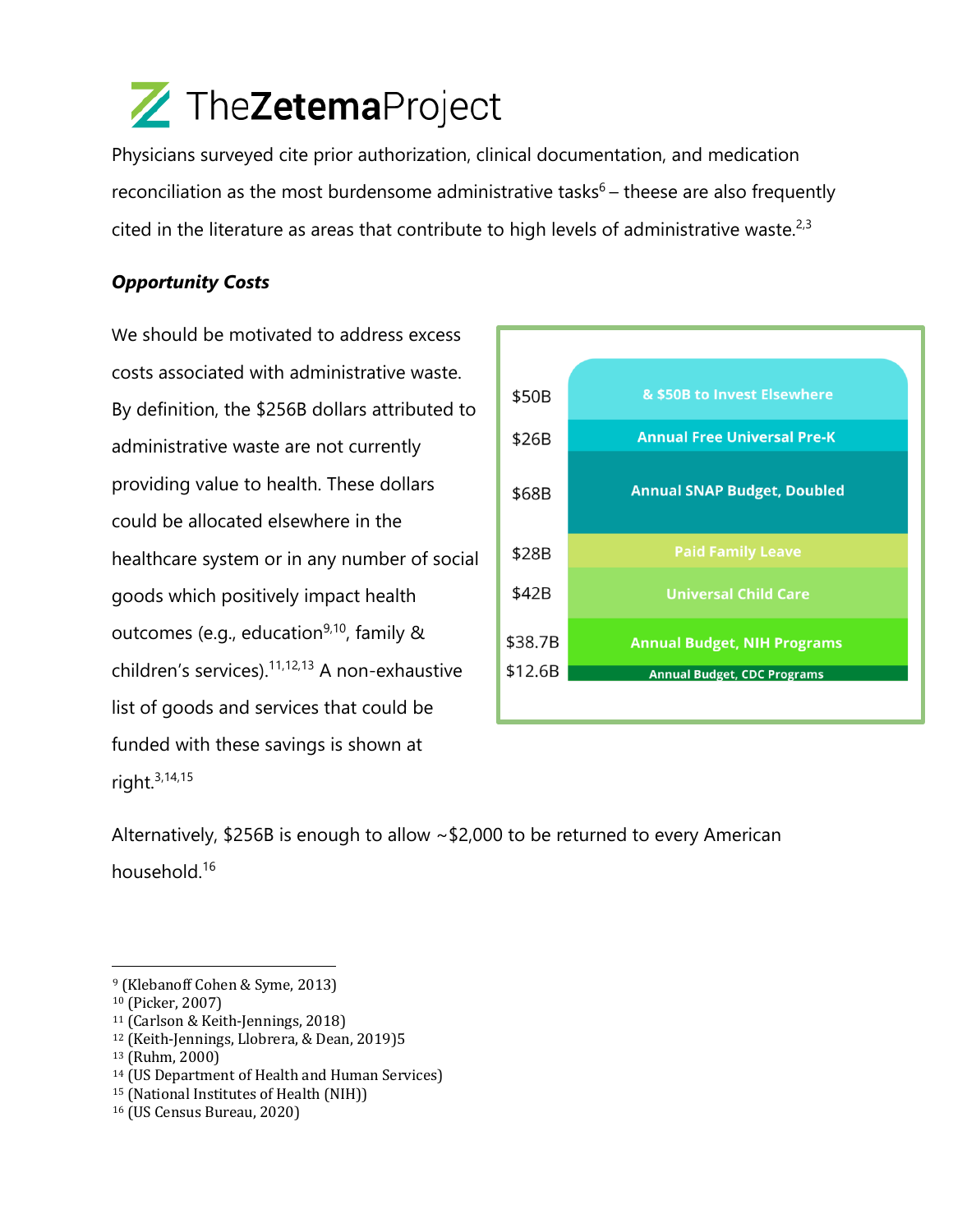### **Proposals for Reducing Administrative Waste**

While evidence of savings in this area is limited, there are policy and market proposals that have been or could be considered. However, a preference for the status quo may prove to be a barrier in implementing any of these proposed solutions. As Don Berwick writes, "What Shrank and colleagues and their predecessors call "waste," others call "income." People and organizations (for profit and not-for-profit) [are] making big incomes under current delivery models".17 Maintaining competitive advantage in the market – by protecting data, upcoding, and increasing use of processes such as prior authorization—incentivizes the system to continue on as-is, regardless of administrative costs that may be considered waste.<sup>18</sup>

#### *Legislative Efforts*

| Legislation                      | Year | Intended Impact                                       |
|----------------------------------|------|-------------------------------------------------------|
| Health Insurance                 | 1996 | Administrative simplification provision set national  |
| Portability and                  |      | standards for electronic transactions, code sets,     |
| <b>Accountability Act</b>        |      | unique identifiers, and operating rules               |
| $(HIPAA)^{19}$                   |      |                                                       |
| Administrative                   | 2001 | Required electronic billing for Medicare payments     |
| <b>Simplification Compliance</b> |      |                                                       |
| Act (ASCA) <sup>20</sup>         |      |                                                       |
| <b>Health Information</b>        | 2009 | Provided funding and technical assistance to          |
| Technology and Economic          |      | bolster health IT infrastructure, including increased |
| and Clinical Health Act          |      | use of electronic health records                      |
| (HITECH) <sup>21</sup>           |      |                                                       |
| Patient Protection and           | 2010 | Section 1104 called for uniform standards to          |
| Affordable Care Act              |      | simplify payments and transactions, including         |
| $(ACA)^{22}$                     |      | enabling immediate determination of patient           |

<sup>&</sup>lt;sup>17</sup> (Berwick, 2019)

<sup>&</sup>lt;sup>18</sup> (Kocher, 2021)

<sup>&</sup>lt;sup>19</sup> (Centers for Medicare & Medicaid Services, 2017)

<sup>&</sup>lt;sup>20</sup> (US Department of Health and Human Services, 2020)

<sup>&</sup>lt;sup>21</sup> (US Department of Health and Human Services, 2009)

 $22$  (Patient Protection and Affordable Care Act (ACA or Affordable Care Act), 2010)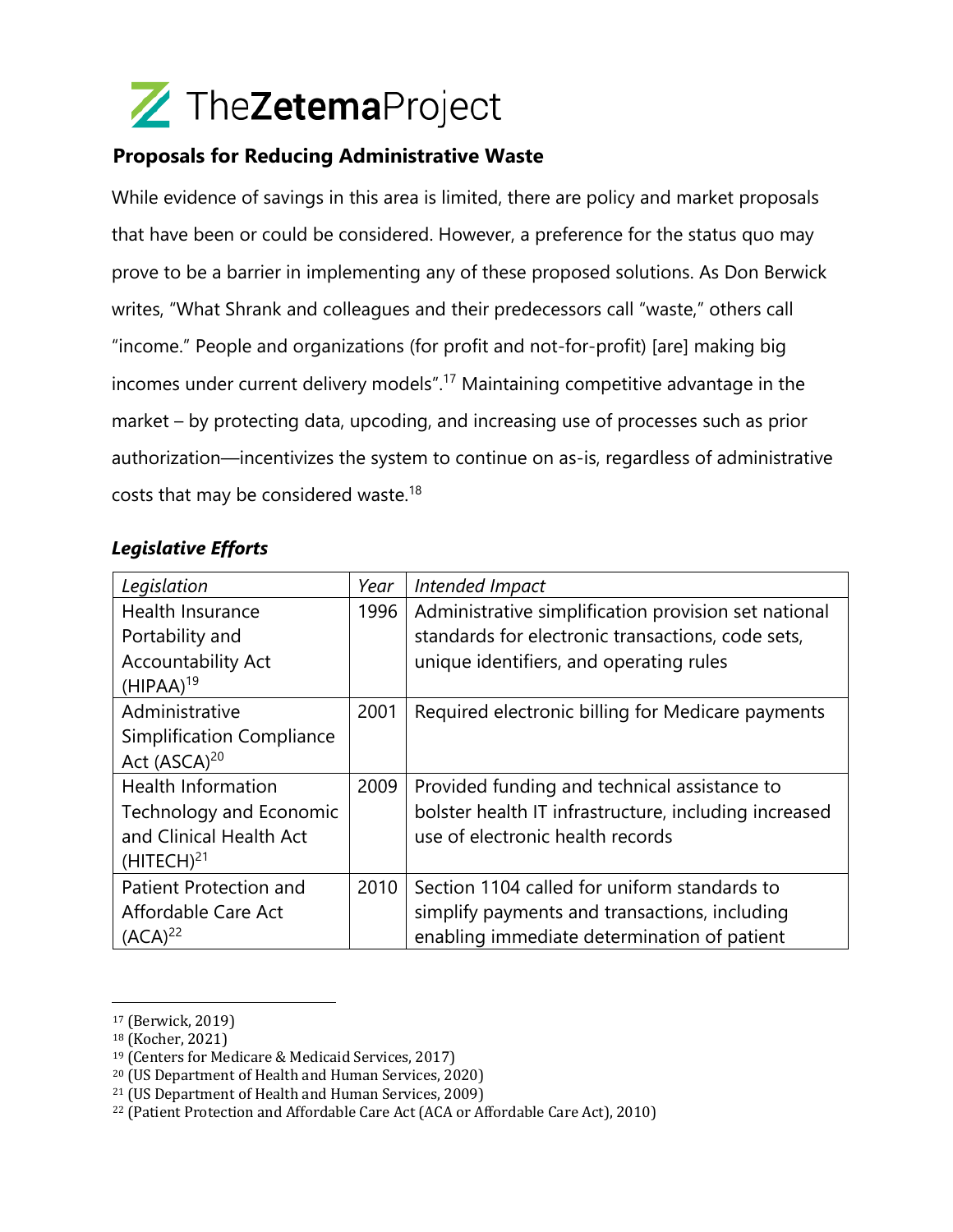

|                                      |      | eligibility and cost sharing as well as automatic   |
|--------------------------------------|------|-----------------------------------------------------|
|                                      |      | adjudication of claims and prior authorizations     |
| Medicare Access and CHIP             | 2015 | Consolidated multiple quality measurement           |
| <b>Reauthorization Act</b>           |      | programs under single program                       |
| $(MACRA)^{23}$                       |      |                                                     |
| 21st Century Cures Act <sup>24</sup> | 2016 | Required the Office of the National Coordinator for |
|                                      |      | Health Information Technology (ONC) to advance      |
|                                      |      | health IT capabilities and define expectations for  |
|                                      |      | data sharing                                        |

#### *Standardized Claims Processing*

Section 1104 of the Affordable Care Act called for uniform standards and operating processes that would enable automatic adjudication of claims and prior authorizations, which were not enacted as planned.<sup>16</sup> To address this gap and further increase efficiency related to billing and payment, Cutler argues for creation of a national clearinghouse for claims. This model would 1) standardize operating procedures for electronic transmission of claims data and 2) create a clearinghouse entity responsible for processing claims, with data moving bidirectionally between payers and providers. To incentivize adoption, CMS would require payers and providers participating in public programs to participate, facilitating adoption among most stakeholders. 4

#### *Streamline Performance Measurement & Reporting*

Administrative complexity could be mitigated through changes to requirements and processes related to performance measurement. Alignment of measures and measure specifications used by payers, particularly in the commercial market, could reduce the amount of time spent documenting data that has little use clinically or for quality improvement. Additionally, improved interoperability could automate collection and risk

<sup>&</sup>lt;sup>23</sup> (Centers for Medicare & Medicaid Services, 2015)

<sup>&</sup>lt;sup>24</sup> (ONC, 2021)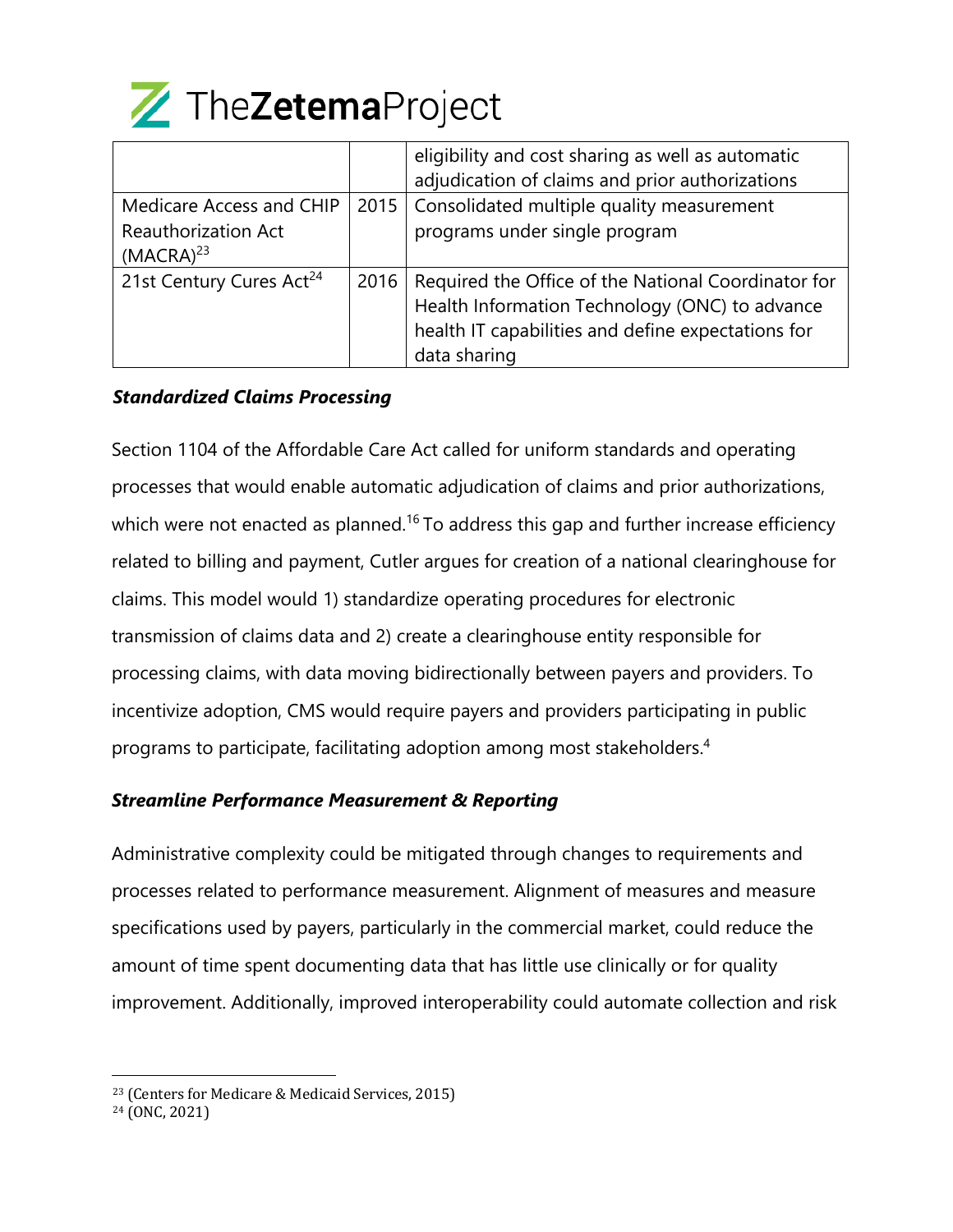adjustment of performance data, reducing the burden of reporting. Cutler estimates that improvements to quality measurement could cut costs in half – a \$7B savings to the system.

#### *Increase Adoption of Value-Based Payment Models*

Some argue that we could avoid issues that cause administrative waste if we successfully moved towards value-based models of payment. Increased adoption of VBP models particularly models with risk sharing—would reduce billing and insurance related costs by eliminating claims-based payment and burden associated with prior authorization. As Shrank articulates: "In value-based models, in particular those in which clinicians take on financial risk for the total cost of care of the populations they serve, many of the administrative tools used by payers to reduce waste (such as prior authorization) can be discontinued or delegated to the clinicians, reducing complexity for clinicians and aligning incentives for them to reduce waste and improve value in their clinical decisionmaking. As more clinicians transition into value-based payment arrangements with financial risk, administrative burden and oversight could be reduced for all health care constituencies, including payers, hospitals, and physician practices; adoption of global prepayment mechanisms for patients and populations rather than fee-for-service payments would be expected to accelerate reductions in administrative complexity."

### **Conclusion**

While it is generally agreed that administrative waste is an issue worth addressing, there have yet to be any meaningful interventions implemented to reduce administrative waste. This is not due to a lack of solutions, but disincentives across stakeholders to implement them. As Don Berwick notes, "Some of the very methods for waste reduction that Shrank et al cite would reduce profit for the healthcare organizations that use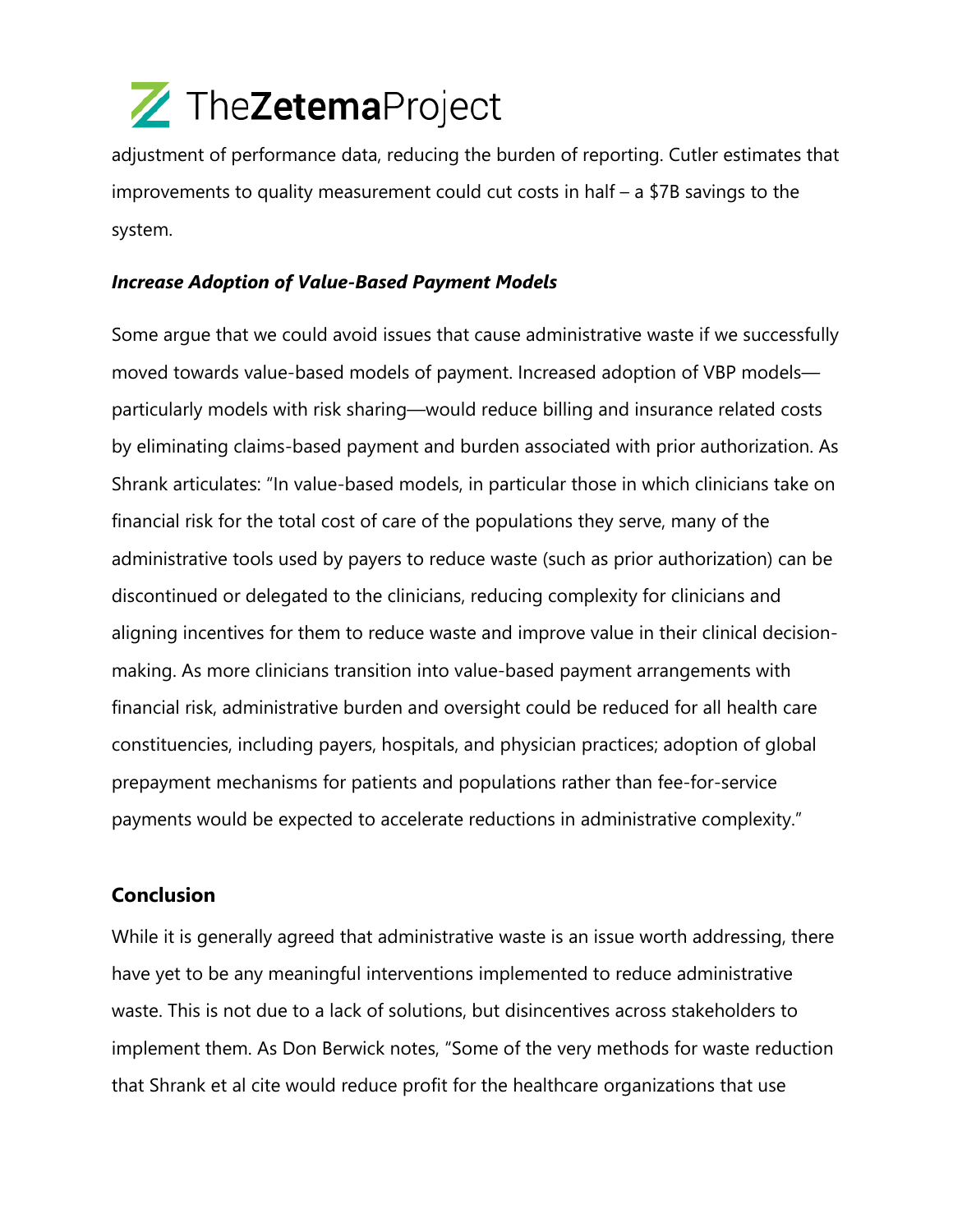them": Payers will continue utilizing their own billing and coding systems and prior authorization requirements to protect competitive advantage, while providers will hire staff to support billing, maximize reimbursement, and manage measurement systems. As long as one's "waste" is another's income or profit, there is little incentive for improvement.

### **Discussion Questions**

- 1. If there are not meaningful incentives to reduce costs associated with administrative waste, will change require government action and/or regulation? Given the extent of legislative action taken to date, would additional government action or regulation be impactful?
- 2. Some argue that reducing administrative waste undermines a healthcare organization's ability to compete in the market. Are there solutions not considered here that support competition and reduce waste?
- 3. Alternatively, would a single payer system solve the issue of administrative waste by eliminating fragmentation and streamlining payment processes?
- 4. Are increased adoption of fully capitated, value-based payment models a worthwhile middle ground between a single payer system and our current system?
- 5. Are incremental changes (e.g., streamlining billing, prior authorizations) enough, or is the system fundamentally inefficient?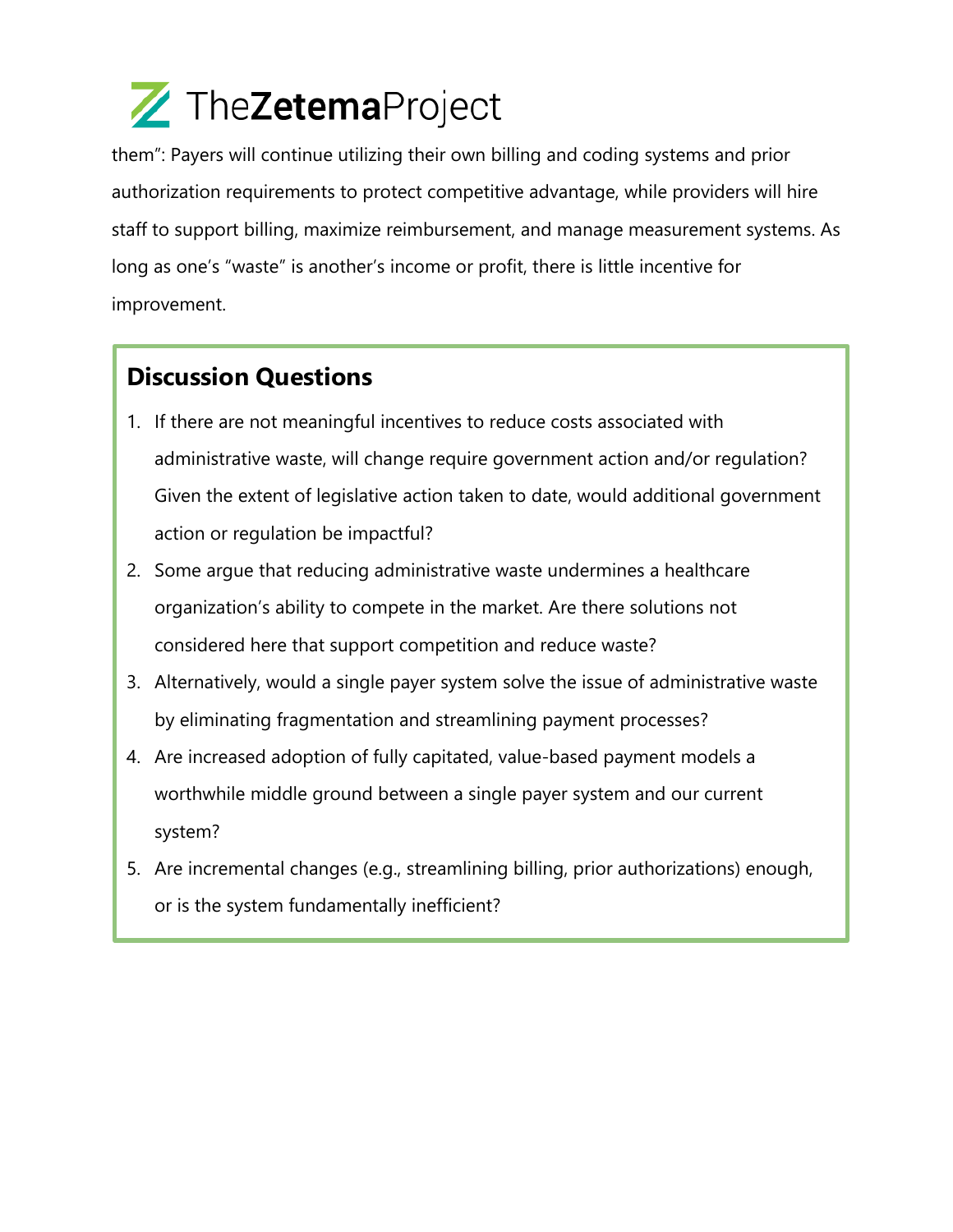

#### **References**

- Berwick, D. (2019). Elusive Waste: The Fermi Paradox in US Health Care. *JAMA*, 322(15). 1458-1459. doi:10.1001/jama.2019.14610
- Carlson, S., & Keith-Jennings, B. (2018). *SNAP Is Linked with Improved Nutritional Outcomes* and Lower Health Care Costs. Center on Budget and Policy Priorities.
- Casalino, L. P., Gans, D., Weber, R., Cea, M., Tuchovsky, A., Bishop, T. F., ... Frankel, B. A. (2016, March). US Physician Practices Spend More Than \$15.4 Billion Annually To Report Quality Measures. *Health Affairs, 35*(3), 401-406. doi:10.1377/hlthaff.2015.1258
- Centers for Medicare & Medicaid Services. (2015). *MACRA*. Retrieved from CMS.gov: https://www.cms.gov/Medicare/Quality-Initiatives-Patient-Assessment-Instruments/Value-Based-Programs/MACRA-MIPS-and-APMs/MACRA-MIPS-and-APMs
- Centers for Medicare & Medicaid Services. (2017). *About Administrative Simplification*. Retrieved from CMS.gov: https://www.cms.gov/Regulations-and-Guidance/Administrative-Simplification/HIPAA-ACA/Downloads/AboutAdminSimpFactSheet20171017.pdf
- Cutler, D. M. (2020). *Reducing Administrative Costs in U.S. Health Care.* The Brookings Institution. Retrieved April 2021, from https://www.hamiltonproject.org/papers/reducing\_administrative\_costs\_in\_u.s\_he alth care
- Effros, R. M., Bentley, T. G., Palar, K., & Keeler, E. B. (2008). Waste in the U.S. Health Care System: A Conceptual Framework. The Milbank Quarterly, 629-659.
- Institute of Medicine. (2010). *The Healthcare Imperative: Lowering Costs and Improving Outcomes: Workshop Series Summary. Washington, DC: The National Academies* Press. doi:10.17226/12750
- Keith-Jennings, B., Llobrera, J., & Dean, S. (2019). Links of the Supplemental Nutrition Assistance Program With Food Insecurity, Poverty, and Health: Evidence and Potential. *American Journal of Public Health*, 1636-1640. Retrieved from https://doi.org/10.2105/AJPH.2019.305325
- Klebanoff Cohen, A., & Syme, S. (2013). Education: A Missed Opportunity for Public Health Intervention. *American Journal of Public Health*, 997-1001. Retrieved from https://doi-org.proxy.lib.umich.edu/10.2105/AJPH.2012.300993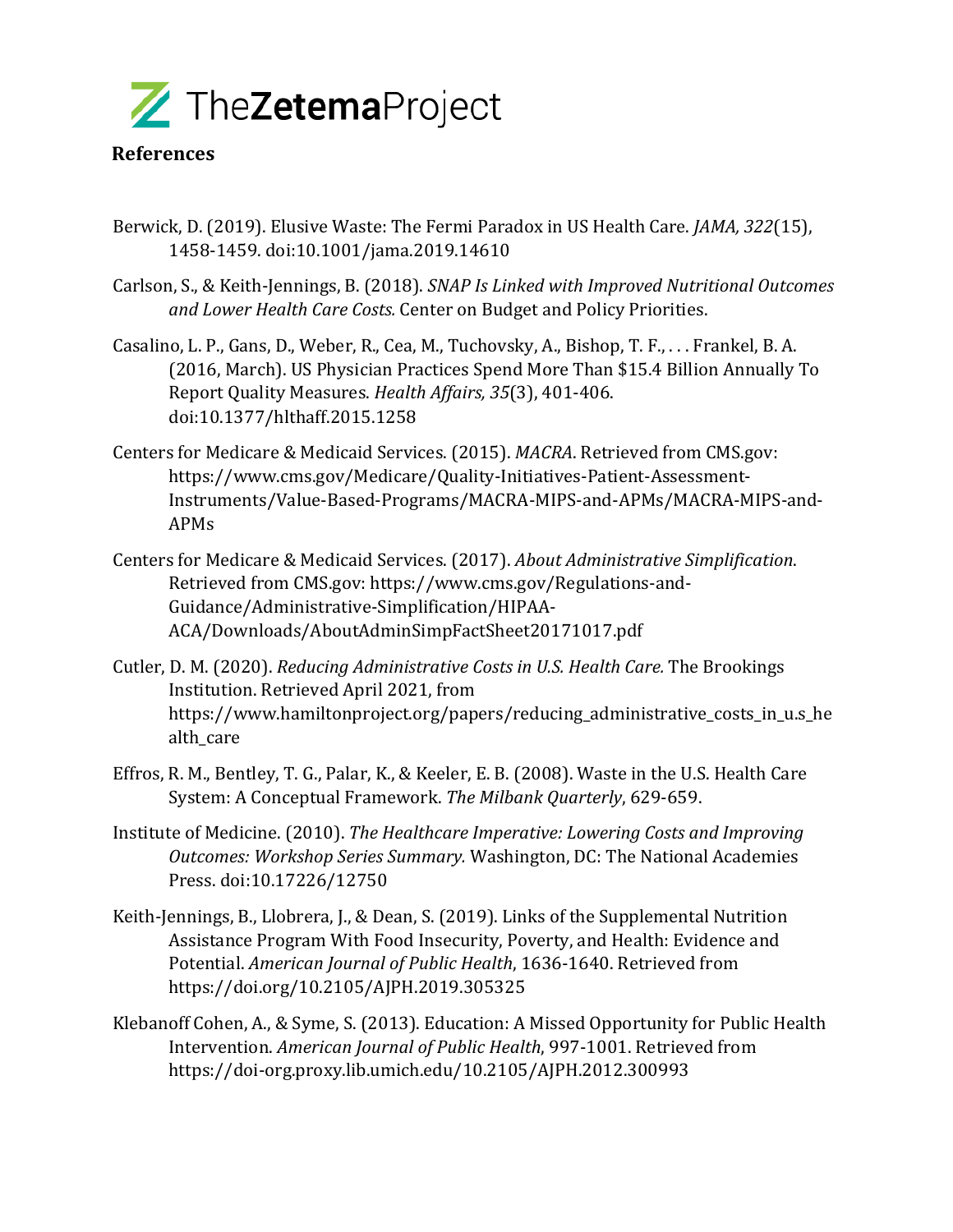- Kocher, R. P. (2021). Reducing AdministrativeWaste in the USHealth Care System. *JAMA*, *325*(5), 427-428. doi:10.1001/jama.2020.24767
- National Institutes of Health (NIH). (n.d.). *Congressional Justification of the NIH request for the fiscal year 2021 budget.* Retrieved from officeofbudget.od.nih.gov: https://officeofbudget.od.nih.gov/pdfs/FY21/br/1-OverviewVolumeSingleFiletoPrint.pdf
- ONC. (2021). *healthit.gov*. Retrieved from https://www.healthit.gov/topic/about-onc
- Patient Protection and Affordable Care Act (ACA or Affordable Care Act), Pub.L. 111-148, 124 Stat. 147 (2010).
- Picker, L. (2007). *The Effects of Education on Health*. Retrieved from National Bureau of Economic Research: https://www.nber.org/digest/mar07/effects-educationhealth#:~:text=More%20educated%20people%20are%20less,to%20report%20an xiety%20or%20depression.
- Rao, S. K., Kimball, A. B., Lehroff, S. R., Hidrue, M. K., Colton, D. G., Ferris, T. G., & Torchiana, D. F. (2017, February). The Impact of Administrative Burden on Academic Physicians: Results of a Hospital-Wide Physician Survey. *Academic Medicine*, 92(2), 237-243. doi:10.1097/ACM.0000000000001461
- Ruhm, C. J. (2000). Parental leave and child health. *Journal of Health Economics*, 931-960. Retrieved from https://doi-org.proxy.lib.umich.edu/10.1016/S0167-6296(00)00047-3
- Shrank, W. H., Rogstad, L. L., & Parekh, N. (2019, October 7). Waste in the US Health Care System: Estimated Costs and Potential for Savings. *JAMA*, 322(15), 1501-1509. doi:10.1001/jama.2019.13978
- Speer, M., McCullough, J. M., Fielding, J. E., Faustino, E., & Teutsch, S. M. (2020). Excess Medical Care Spending: The Categories, Magnitude, and Opportunity Costs of Wasteful Spending in the United States. American journal of public health, 110(12), 1743-1748. Retrieved from https://doi.org/10.2105/AJPH.2020.305865
- US Census Bureau. (2020, December). Current Population Survey, 2020 Annual Social and Economic Supplement. Retrieved from https://www.census.gov/data/tables/2020/demo/families/cps-2020.html
- US Department of Health and Human Services. (2009). *HITECH Act Enforcement Interim Final Rule*. Retrieved from HHS.gov: https://www.hhs.gov/hipaa/forprofessionals/special-topics/hitech-act-enforcement-interim-final-rule/index.html
- US Department of Health and Human Services. (2020). *Administrative Simplification Compliance Act Enforcement Reviews*. Retrieved from HHS.gov: